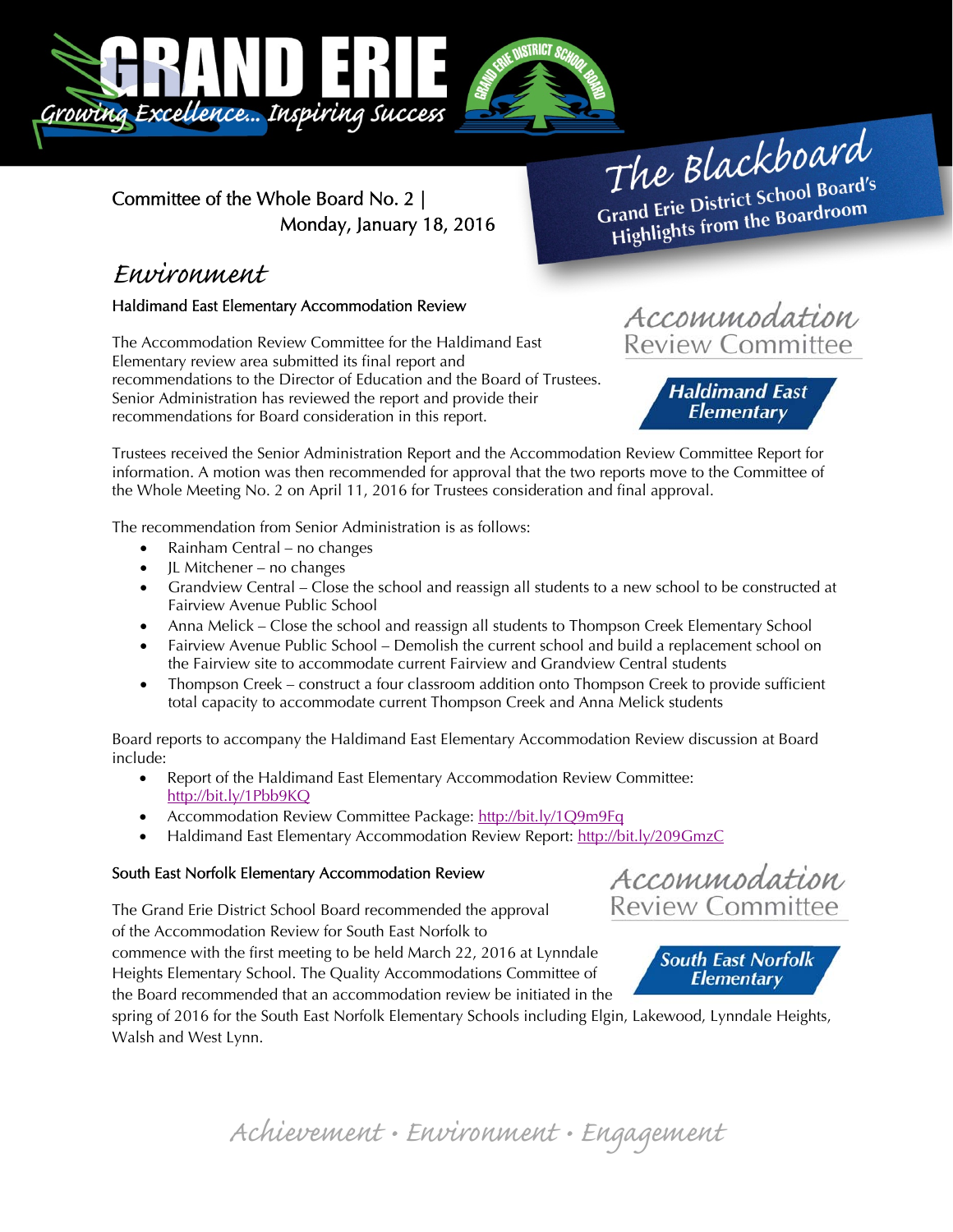Accommodation recommendations proposed include:

- 1. Reassign a portion of the Walsh boundary east of Turkey Point Road and north of Charlotteville Road 7 to attend Elgin Public School.
- 2. Reassign a portion of the Walsh boundary south of highway 24 (Normandale Turkey Point) plus the Vittoria area to attend Lakewood Elementary School.
- 3. Apply to the Ministry of Education for School Consolidation Capital support to renovate and redevelop Elgin Avenue Public School including a new gymnasium, four additional classrooms and an elevator making the school fully accessible. The redeveloped Elgin Avenue PS would accommodate 530 students.
- 4. Close West Lynn Public School. Reassign students from the West Lynn boundary east of Norfolk Street to Lakewood Elementary and the remaining West Lynn students to the redeveloped Elgin Avenue campus.

Communication will be shared with the families of the schools impacted by the South East Norfolk Elementary Accommodation Review. To read the full report, click here: http://bit.ly/1QjSlYT



Schedule of Pre-Budget Consultation Meetings: Grand Erie District School Board set the dates for Pre-Budget Consultation Meetings on February 10 and 29, 2016 at 6:30 p.m. Report can be accessed here: http://bit.ly/23a4uof

# Engagement

Kindergarten Registration: January is Kindergarten Registration month. Schools received this year's edition of the Welcome to Kindergarten Guide. Parents can also order a guide online. For more information about Kindergarten Registration, click on the following link: http://bit.ly/1SeJGIp

#### Grade 8 Student and Parent Information Nights:

Secondary schools from Brantford/Brant and Norfolk are engaged in Grade 8 Nights this week. Dates and times for the schools who are hosting an information session this month can be found at the following link: http://bit.ly/1RHMX1t





Achievement • Environment • Engagement